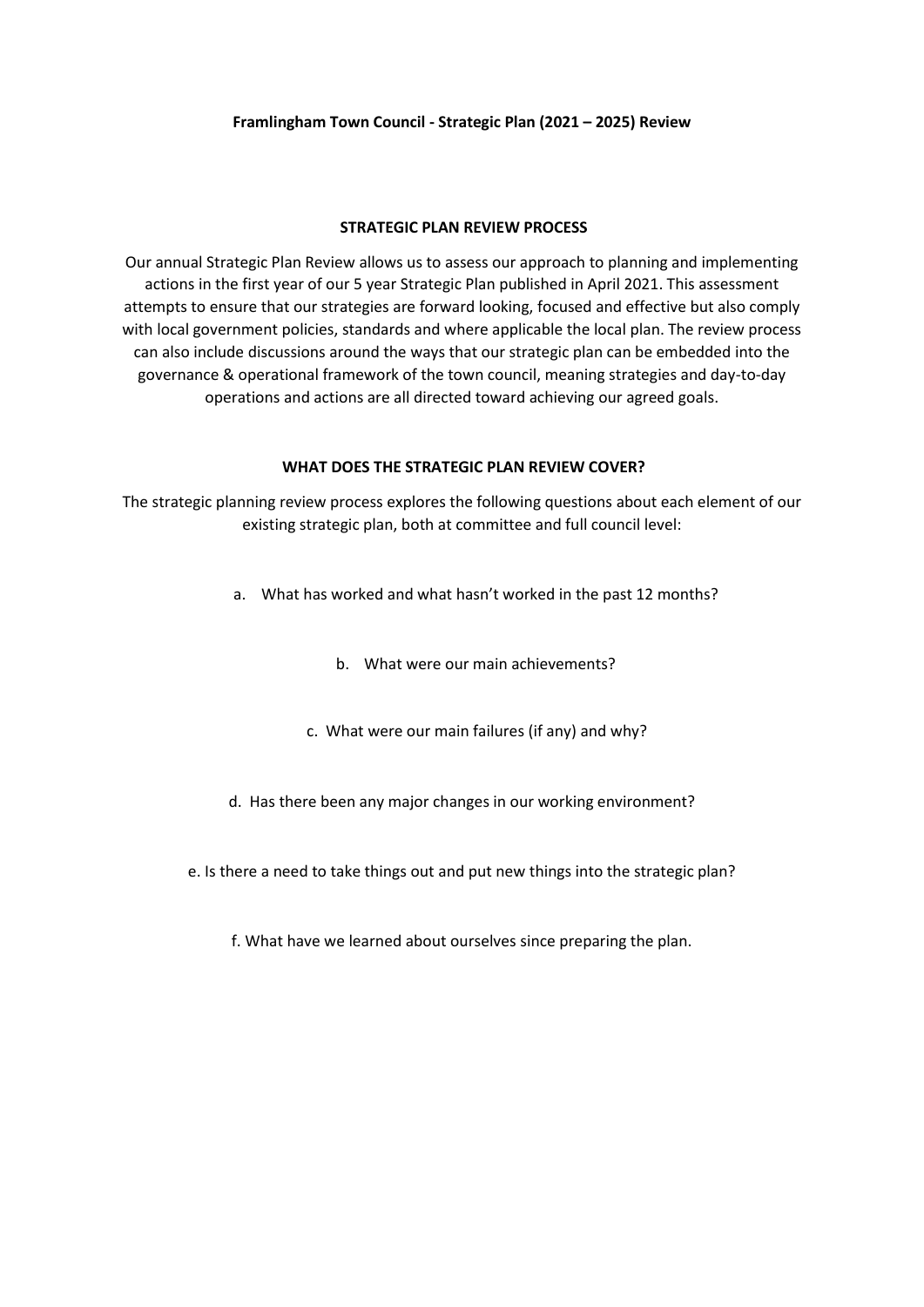## **3. HOW WILL WE CONDUCT THE REVIEW PROCESS**

## **Stage 1**

- a. Re circulation of the 5 year Strategic Plan document to all staff and councillors .
- b. Request an Independent & personal view of our **Vision** statement, our **5 chosen themes** and the agreed **strategy** for each theme from each councillor & staff member (see attachment 1)

## **Our Vision**

To make Framlingham the most vibrant, thriving, distinctive, safe and prosperous market town in East Suffolk, retaining its historic character, respecting the environment, reflecting the views of its community and providing an outstanding quality of life for current and future generations.

## **The theme - FINANCIAL STABILITY**

The Strategy - We will grow and prosper as a council, ensuring we are well run, provide value for money & continue to strive for excellence.

## **The theme - COMMUNITY NEEDS**

The Strategy - Working together we will enable our community to identify our community needs and opportunities, empower them to make a difference and support them to enhance the well being of us all.

## **The theme - PROTECTING OUR ENVIRONMENT**

The Strategy - We will put the environment at the heart of everything we do influencing and promoting the transition to zero carbon.

## **The theme - BUILDING PARTNERSHIPS**

The Strategy - We aim to strengthen our relationships with local businesses, organisations, clubs and charities, identify collaborative opportunities and work more closely with our neighbours.

## **The theme - GROWING OUR ECONOMY**

The Strategy - We will build on the strengths of our town, identify opportunities for growth, make our market town more appealing, safe and easier to get around.

c. Forward completed input to SAD committee chair & cc Deputy Clerk using template provided ( see attachment 1)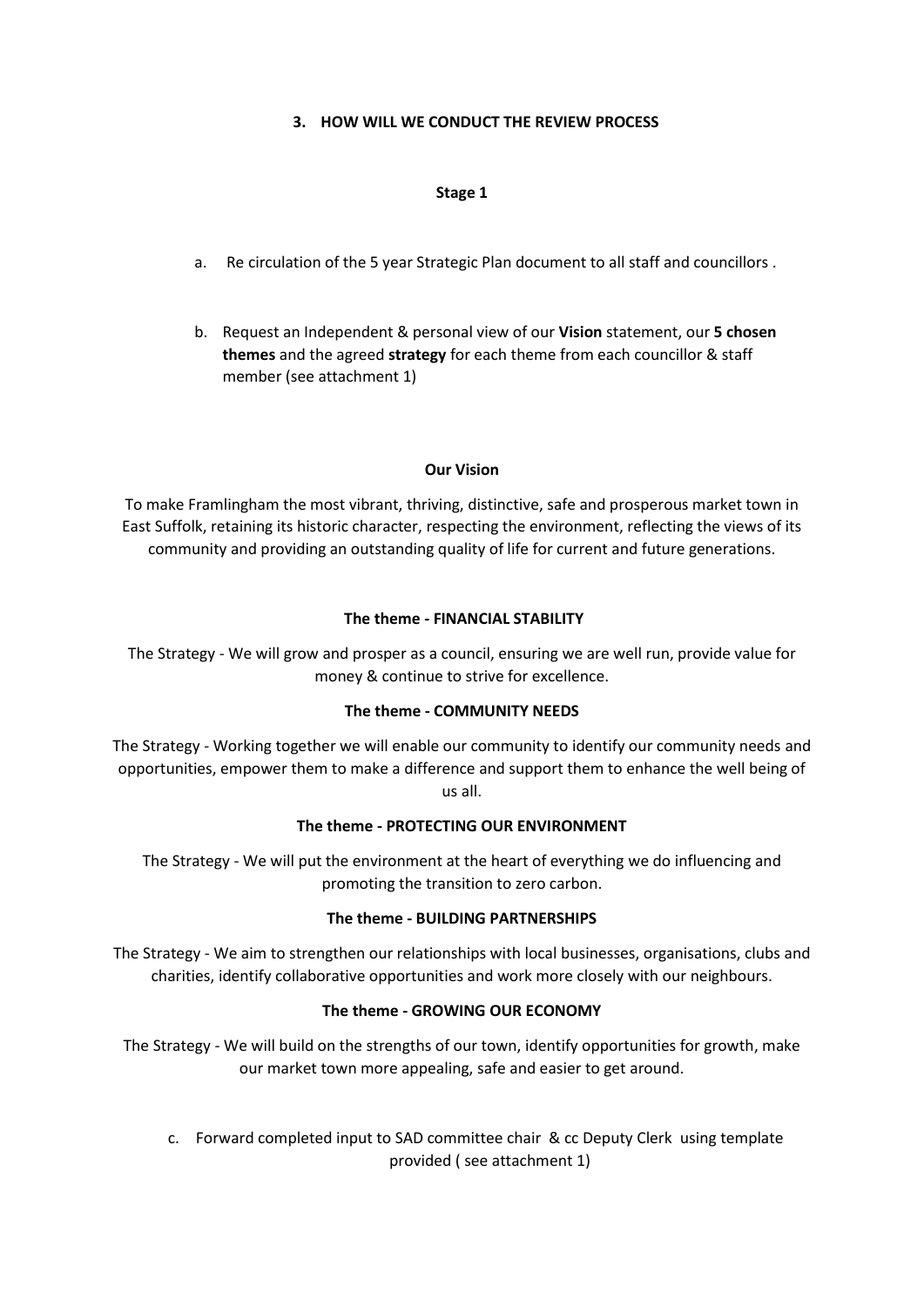## **Stage 2**

Request for an independent & personal view by all councillors and staff **of our achievements as a council** when considering the success or failure of implementing/acting on our agreed actions/priorities for each of the 5 themes. (see attachments 2.1 to 2.5)

Forward completed input to SAD committee chair & cc Deputy Clerk using template provided

## **Stage 3**

Collection & collation of all input and preparation of results by SAD committee.

Publish and circulate collated input to all councillors & staff

Discussion of results at SAD Committee Mtg and preparation of Draft report to Full Town Council

Strategic Plan Review report to Full Town Council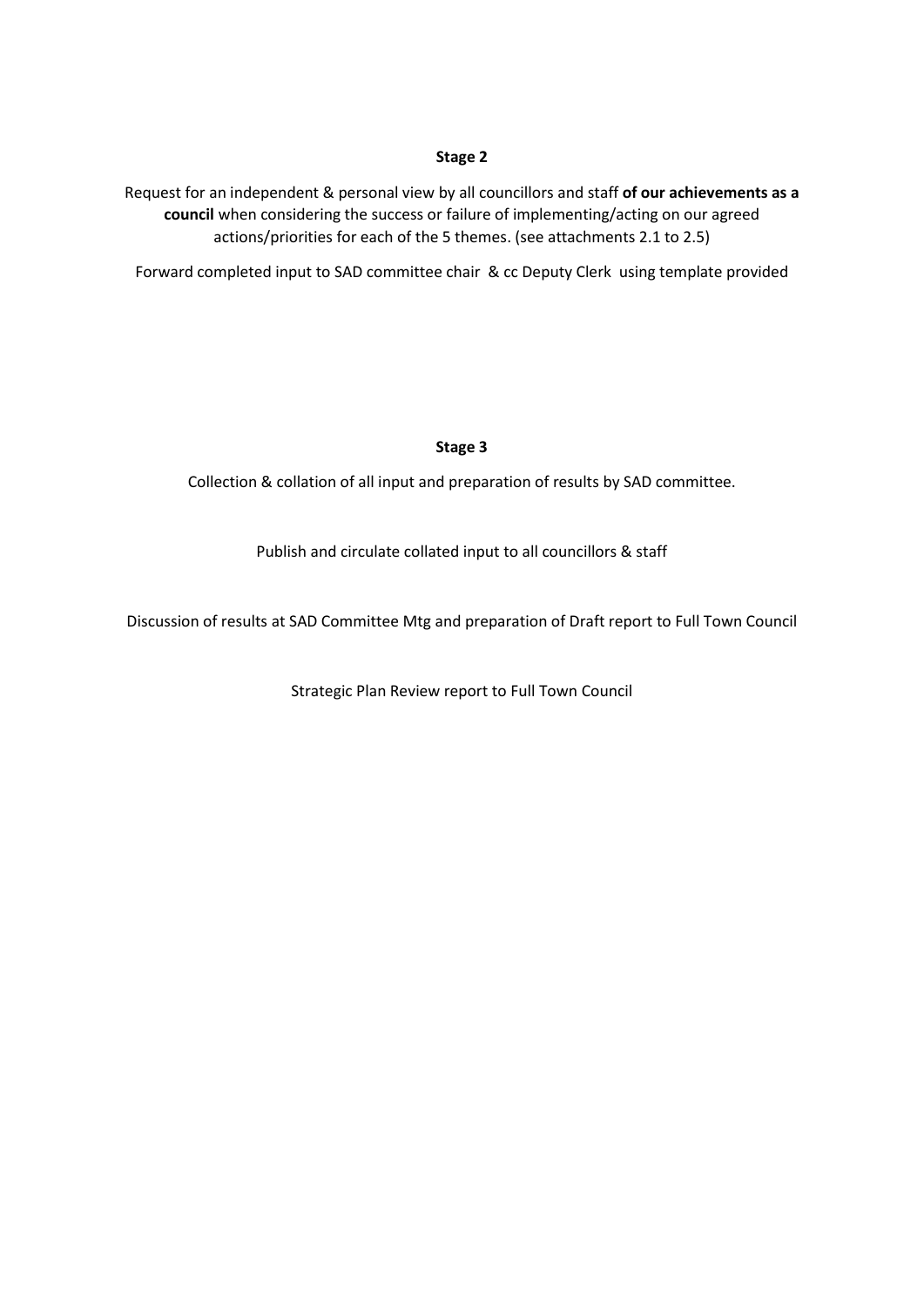## **Attachment 1**

## **OUR VISION**

To make Framlingham the most vibrant, thriving, distinctive, safe and prosperous market town in East Suffolk, retaining its historic character, respecting the environment, reflecting the views of its community and providing an outstanding quality of life for current and future generations

*Comments :-*

*Proposed amendments :-*

## **THEMES & STRATEGIES**

## **The theme - FINANCIAL STABILITY**

The Strategy - We will grow and prosper as a council, ensuring we are well run, provide value for money & continue to strive for excellence.

*Comments*

## **The theme - COMMUNITY NEEDS**

The Strategy - Working together we will enable our community to identify our community needs and opportunities, empower them to make a difference and support them to enhance the well being of us all.

*Comments*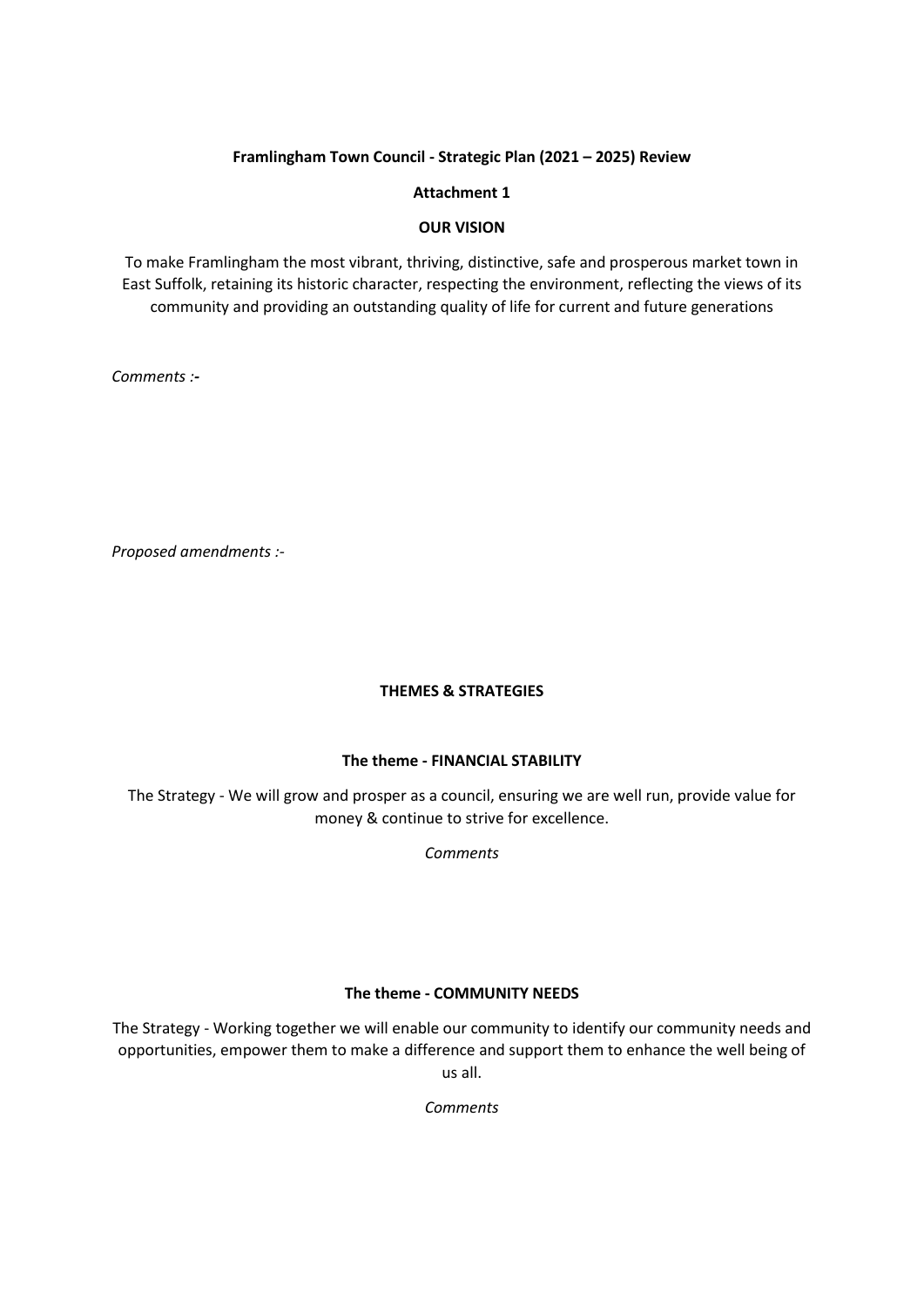## **The theme - PROTECTING OUR ENVIRONMENT**

The Strategy - We will put the environment at the heart of everything we do influencing and promoting the transition to zero carbon.

*Comments*

## **The theme - BUILDING PARTNERSHIPS**

The Strategy - We aim to strengthen our relationships with local businesses, organisations, clubs and charities, identify collaborative opportunities and work more closely with our neighbours.

*Comments*

# **The theme - GROWING OUR ECONOMY**

The Strategy - We will build on the strengths of our town, identify opportunities for growth, make our market town more appealing, safe and easier to get around.

*Comments*

*Completed by …………………………………..*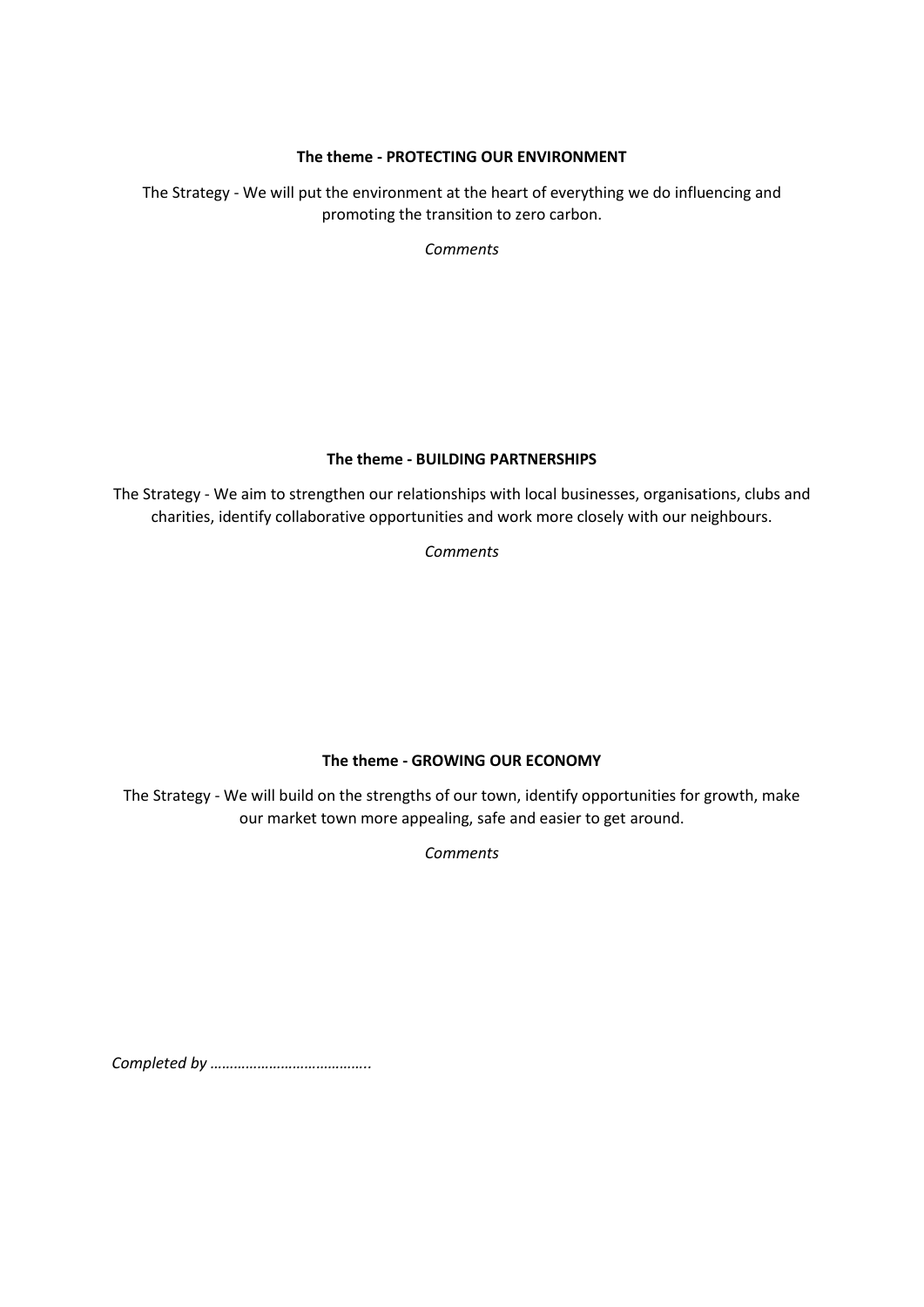#### **Attachment 2.1**

#### **Implementation / Priorities – rating**

**1 = fully implemented**

#### **2 = partly implemented**

### **3 = planned but not implemented**

### **4 = not yet considered**

# *Please indicate your personal rating of 1 to 4 for each of the priorities and add any comments below*

*.*

### **FINANCIAL STABILITY**

#### OUR PRIORITIES

Improve the organisation of the council, its committees and its use of resources

Continual, meaningful training for staff & councillors

Succession planning for committee chairs & staff

#### Improving governance

Embrace change & seek continuous improvements to our services balancing quality service with cost

Modernise & enhance our services & embrace new technology

Reduce costs without reducing efficiency or effectiveness and introduce "zero base" effective budgeting

Identify our infrastructure priorities & maintain the Community Infrastructure Levy (CIL) spending plan

Maximise income from non Council Tax Precept activities, local CIL and grant aid

Conduct due diligence on all projects & initiatives

*Comments: -*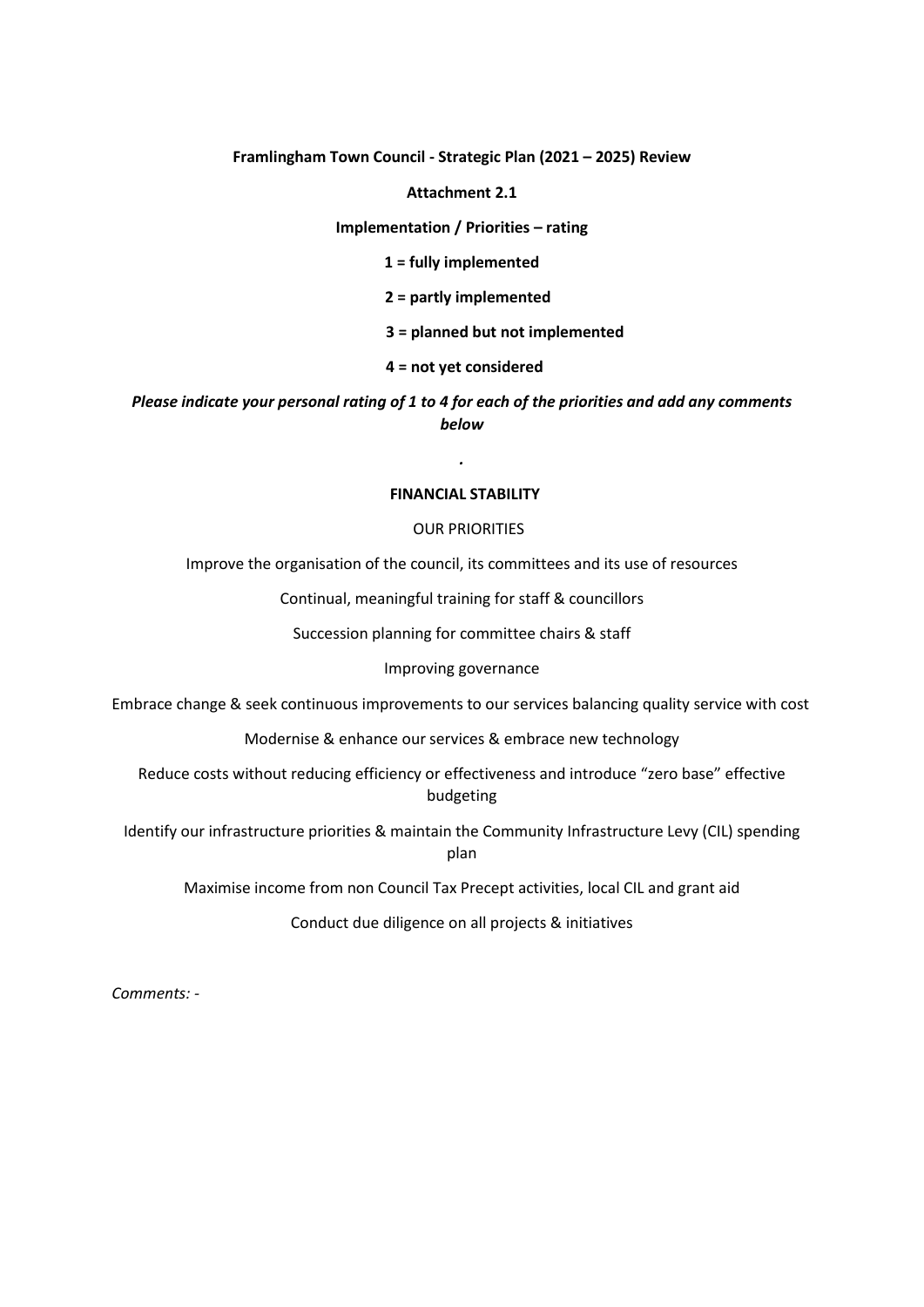#### **Attachment 2.2**

#### **Implementation / Priorities – rating**

#### **1 = fully implemented**

## **2 = partly implemented**

## **3 = planned but not implemented**

## **4 = not yet considered**

## **COMMUNITY NEEDS**

## OUR PRIORITIES

Identify skills and capabilities within the council & the community.

Adopt "face to face" engagement with our residents.

Communicate & consult regularly with our community recognising its diverse nature and changing demographics

Encourage public involvement on working groups & volunteering on council initiatives.

Encourage members of the community to put themselves forward as town councillors.

Create community partnerships across all age groups and encourage collective problem solving.

Develop the Framlingham website to be more accessible & user friendly and use diverse communication, including social media and printed media.

Implement "community asset mapping".

Keep our community safe.

Identify those that are vulnerable, excluded & disadvantaged

*Comments:-*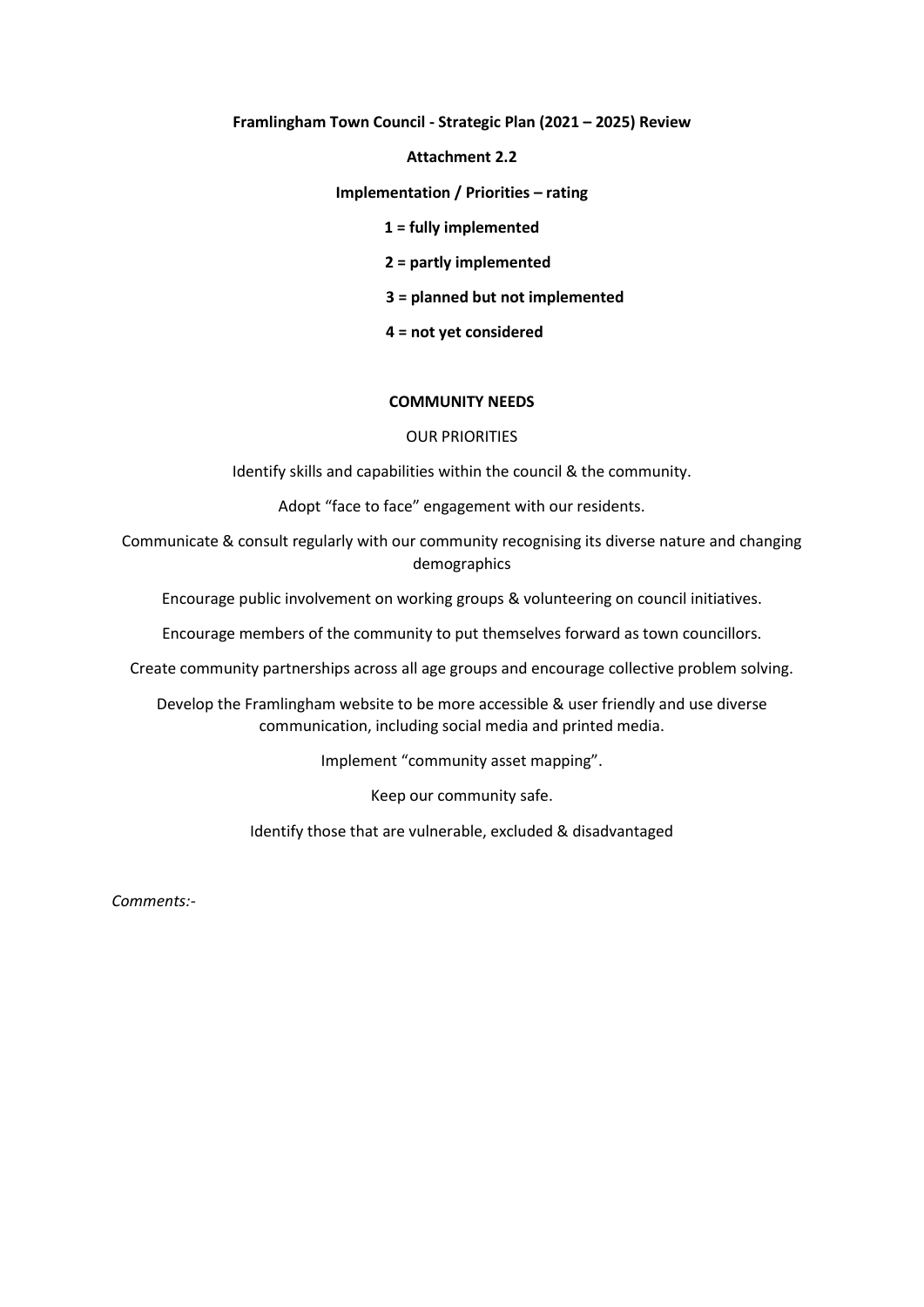#### **Attachment 2.3**

### **Implementation / Priorities – rating**

### **1 = fully implemented**

### **2 = partly implemented**

## **3 = planned but not implemented**

## **4 = not yet considered**

## **PROTECTING OUR ENVIRONMENT**

### OUR PRIORITIES

Develop & implement an Environment Protection Plan.

Ensure that the Neighbourhood Plan review includes new policies on the natural and human environment.

Work with ESC to achieve reduction of CO2 emissions aiming for a Carbon reduction target for Framlingham of 35% (on 2010 levels) by 2025, and 75% by 2050

Lead by example – influencing public opinion and educate ourselves & the community via events and exhibitions.

Develop recycling and re- use initiatives and lobby for new larger and more diverse local facilities.

Increase bicycle use, including cycle hire for visitors and promote walking

Reduce car use in town centre.

Encourage cleaner / green transport initiatives.

Gain a better understanding of what is possible in our town: -

Tree protection orders & more tree planting.

Wild flower meadows.

Protection of wild life corridors.

Plastic bag free town, promoting alternatives.

Low energy housing design.

Electric car charging

*Comments:-*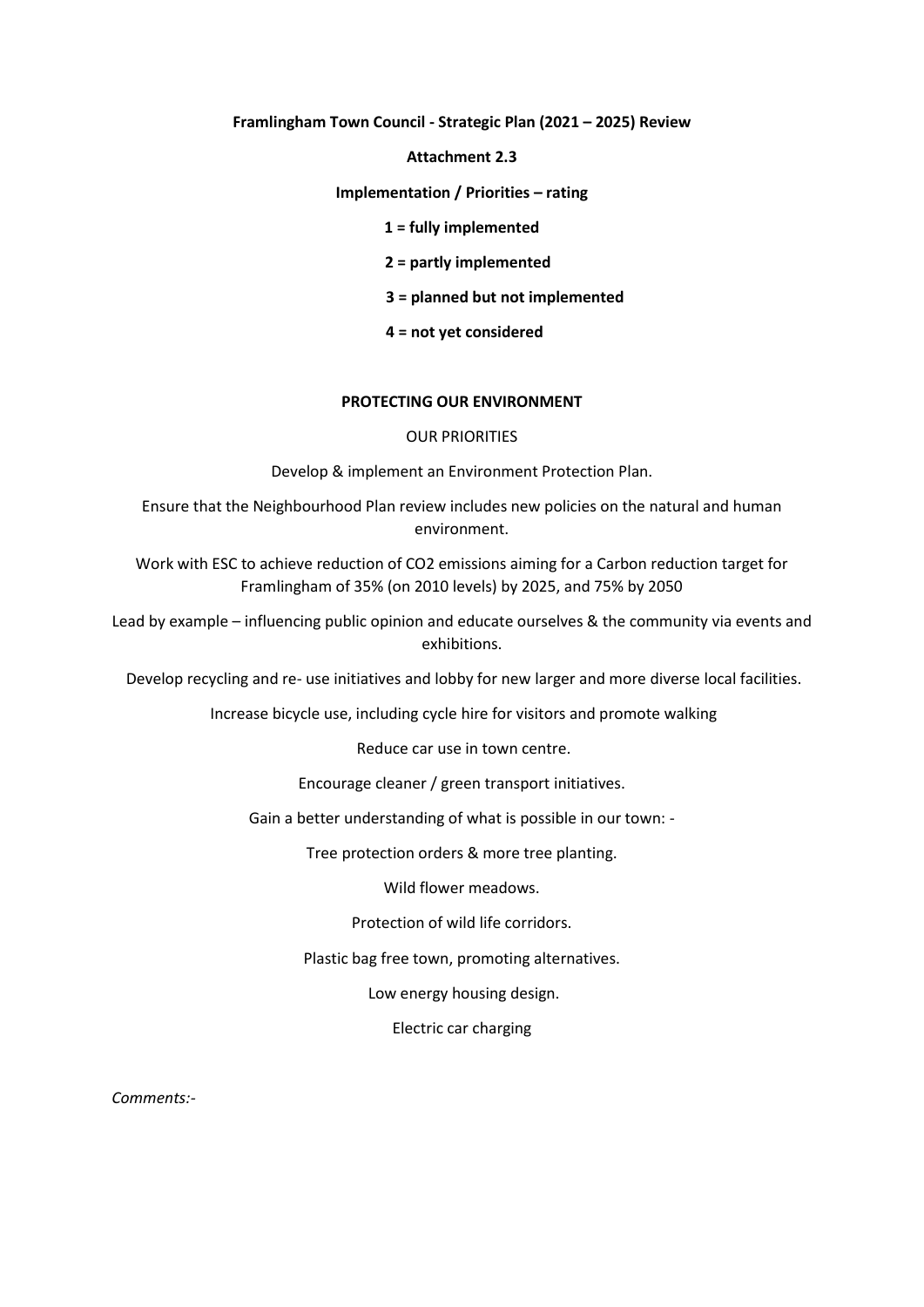#### **Attachment 2.4**

**Implementation / Priorities – rating**

### **1 = fully implemented**

 **2 = partly implemented**

 **3 = planned but not implemented**

 **4 = not yet considered**

### **BUILDING PARTNERSHIP**

### OUR PRIORITIES

Regular close contact with neighbouring villages/ parishes.

Attending ESC Community Partnership Area meetings.

Sharing our vision for Framlingham with our neighbours.

Encourage collaboration between community groups.

Provide a range of volunteer and engagement opportunities via the "Inclusivity Working Group" initiative.

Strengthen relationships with the FBA and local businesses.

Initiate regular meetings & develop partnerships with local schools, charities, library, Sports Club, English Heritage, Hour Community, FAYAP, Scouts & Guides and other local partners.

Support community groups to improve outcomes for the elderly and lonely and reduce the effects of isolation.

*Comments:-*